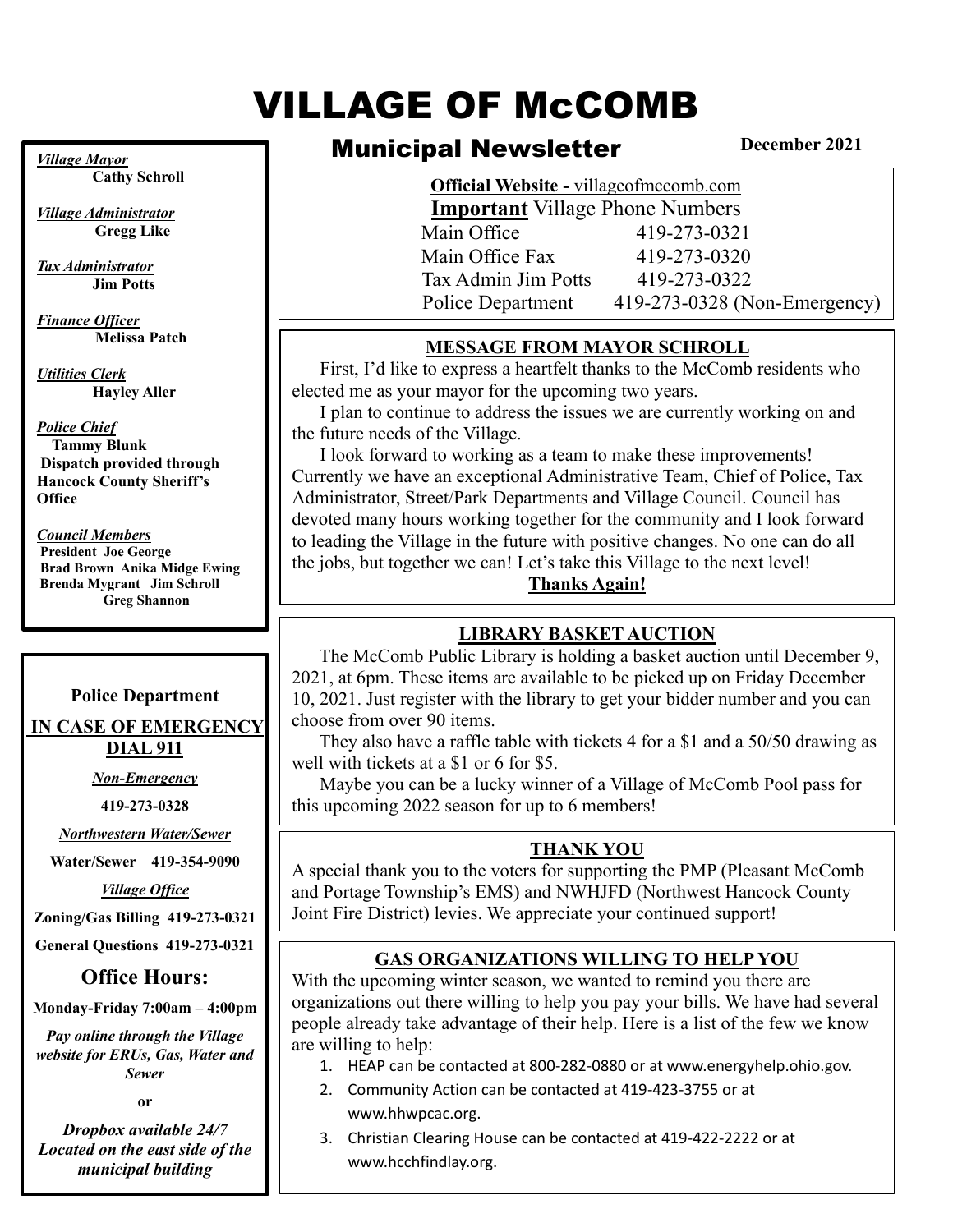#### *Village Council Meetings:*

*Second and Fourth Monday of each month at 6:30 PM.*

*Council Chambers @ Municipal Building*

*Finance Committee Meeting:*

*3rd Monday of month @ 4:30 pm Council Chambers @ Municipal Building*

*Planning Commission Meeting:*

*3rd Monday of month @ 3:30 pm Council Chambers @ Municipal Building*

#### *Cemetery Board Meetings:*

*Fourth Tuesday of each odd month at 6:30 PM. Council Chambers @ Municipal Building*

*PMP Ambulance Meetings: Third Tuesday of each month at 6:30PM Fire Hall @ Safety Building*

#### *Fire District Meetings:*

*Third Tuesday of each month at* 

*7:00PM Fire Hall @ Safety Building \_\_\_\_\_\_\_\_\_\_\_\_\_\_\_\_\_\_\_\_\_\_\_\_\_\_\_\_\_\_*

*Tax Administrator Jim Potts is available by appointment. Please call 419-273-0322 to schedule appointments for concerns with taxes.*

*∞∞∞*

*Mayor Schroll is in the office Tuesday and Thursday 9:00-11:00 AM for appointments Please call 419-273-0321 or email*  [Cschroll@villageofmccom](mailto:Cschroll@villageofmccomb.com) [b.com](mailto:Cschroll@villageofmccomb.com)

*Enroll in NWWSD email updates so you know the latest changes and schedule of work in and around McComb*  [www.NWWSD.org](http://www.nwwsd.org/)

*select sign up for water and sewer updates from the District*



service to our residents. We ask you to rake your leaves into piled rows in / near the right of way of your home.

Have you Noticed? The McComb Free Little Pantry has returned out in front of the Village Office again! Thanks to the Seele's for the new pantry!

## **PLEASE DO YOUR PART TO HELP KEEP MCCOMB BEAUTIFUL**

There are several residents who currently have inoperable vehicles on their property. This is a violation. The ordinance states the following are violations.

- 1. Said vehicle fails to display a current vehicle registration plate and sticker if such vehicle or device is of the type required to be registered by the laws of the State of Ohio; or
- 2. Said vehicle is not capable of or unsafe use on the public street or highways because of defective or missing parts or components; or
- 3. Said vehicle is missing or has had removed any of its seats, doors, hood, trunk lid, engine, transmission, or other drive train parts, has flat or missing tires or wheels, or broken or missing windows. "Vehicles" include passenger cars, utility trailers, campers, boat trailer, motorcycles, motorized bicycles, and bicycles.

There are many companies who are currently purchasing junk vehicles for scrap and will come to pick them up! Collect some money and clean your property up at the same time…a win, win!

## **VILLAGE VOICES**

Would you like to have more information on a Village matter? Do you have suggestions or new ideas for the Village? If so, please contact the Village office at 419-273-0321 or email us at [villageofmccomb@outlook.com](mailto:villageofmccomb@outlook.com) or [cschroll@villageofmccomb.com.](mailto:cschroll@villageofmccomb.com) We will either contact you directly or feature the subject in an upcoming newsletter. Your **VOICE** counts!